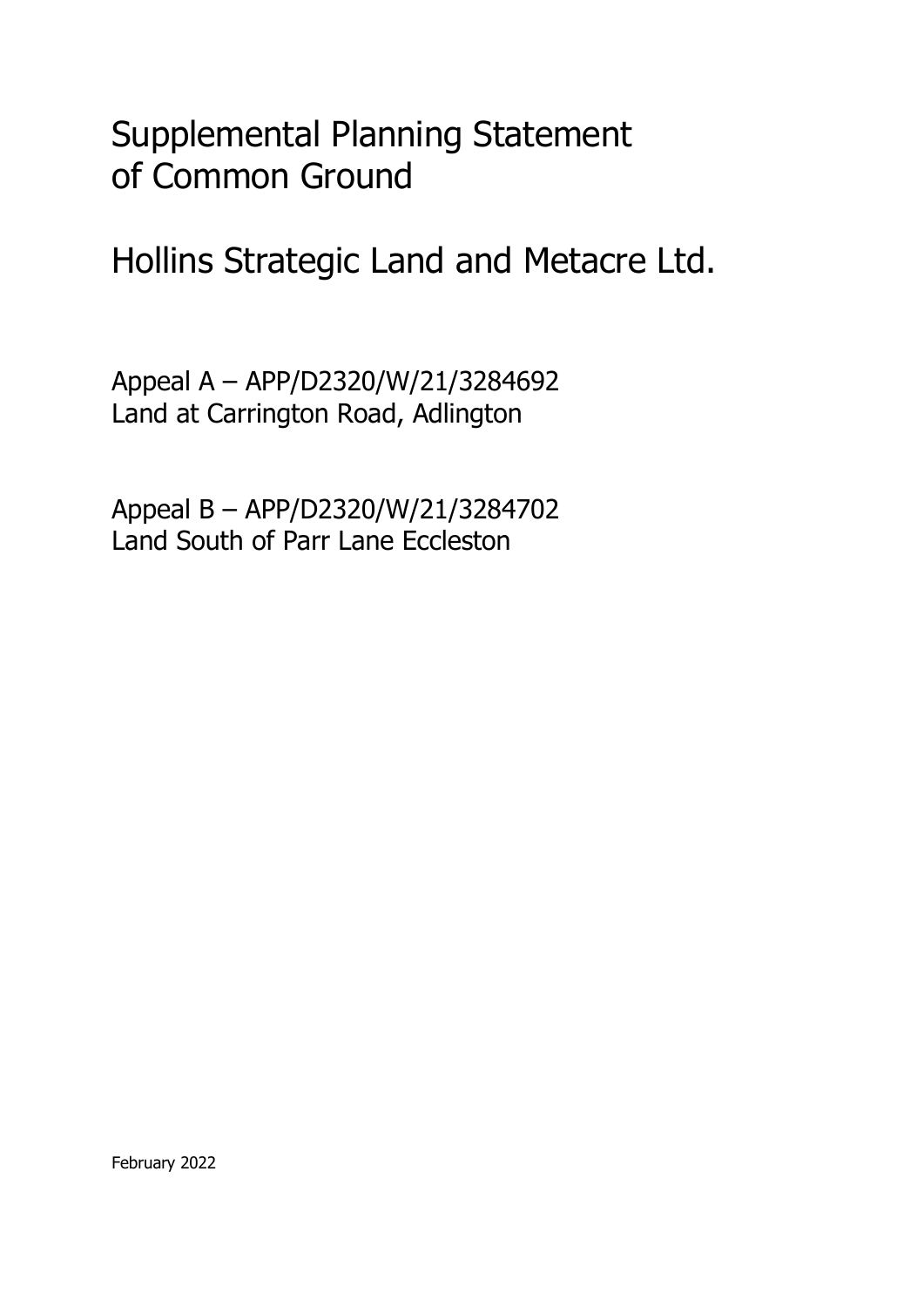## 1. Introduction

- 1.1. This additional Statement of Common Ground has been prepared jointly by De Pol Associates on behalf of Metacre Ltd, Sedgwick Associates on behalf of Hollins Strategic Land and Chorley Council.
- 1.2. It has arisen from the issuing of appeal decision letters for residential development at Blainscough Hall, Chorley<sup>[1](#page-1-0)</sup> and sites at Goosnargh, Preston on 03/04/2022. The parties agree that these decisions are significant material considerations in the determination of these appeals.
- 1.3. The appeal at Blainscough Hall (BH) was allowed. The findings of Inspector Helen Hockenhull on housing land supply and whether the most important policies for determining the application were up to date led Chorley Council to withdraw its reasons for refusal of the current appeals: see Chorley Council letter to the Planning Inspectorate dated 4<sup>th</sup> February 2022.
- 2. Matters of Agreement
- 2.1. It is agreed that the Standard Method (SM) is to be used to calculate the adequacy of the housing land supply in Chorley, as set out in BH §36. It is therefore agreed that the annual housing requirement for Chorley is 537 dwellings per annum (§30 BH).
- 2.2. The most important policies for determining these appeals are Policy 1 and Policy 4 of the Central Lancashire Core Strategy ("CLCS") and Policy BNE3 of the Chorley Local Plan ("CLP").
- 2.3. In assessing whether Policy 4 is up to date an assessment of housing land supply has been carried out. In the light of Inspector Hockenhull's finding that an oversupply from previous years should not be used to offset future housing (BH §52) it is agreed that, based on local housing need using the SM with no accounting for oversupply, the 5-year housing land supply is between 2.4 and 2.6 years. As recorded by the Inspector this means that the Council's land supply is "significantly" below five years (§52 BH). It is therefore agreed that the shortfall is significant.
- 2.4. It follows that the tilted balance is engaged (BH §53), and that the policies most important for determining the application (Policy 1 and 4 of the CLCS and BNE3 of the CLP) are out of date in accordance with NPPF11 and Footnote 8, and §54 BH decision).
- 2.5. Policy 4 is also agreed to be out of date, as it is inconsistent with the local housing need methodology and housing requirement (§54 and 87 BH). It follows that CLP Policy BNE3 (safeguarded land) is also out-of-date. This is because it has been based on the Policy 4 housing requirement, and is for this reason inconsistent with the NPPF (§54 BH and §87 BH). On this basis it is agreed that

<span id="page-1-0"></span><sup>1</sup> APP/D2320/W/21/3275691